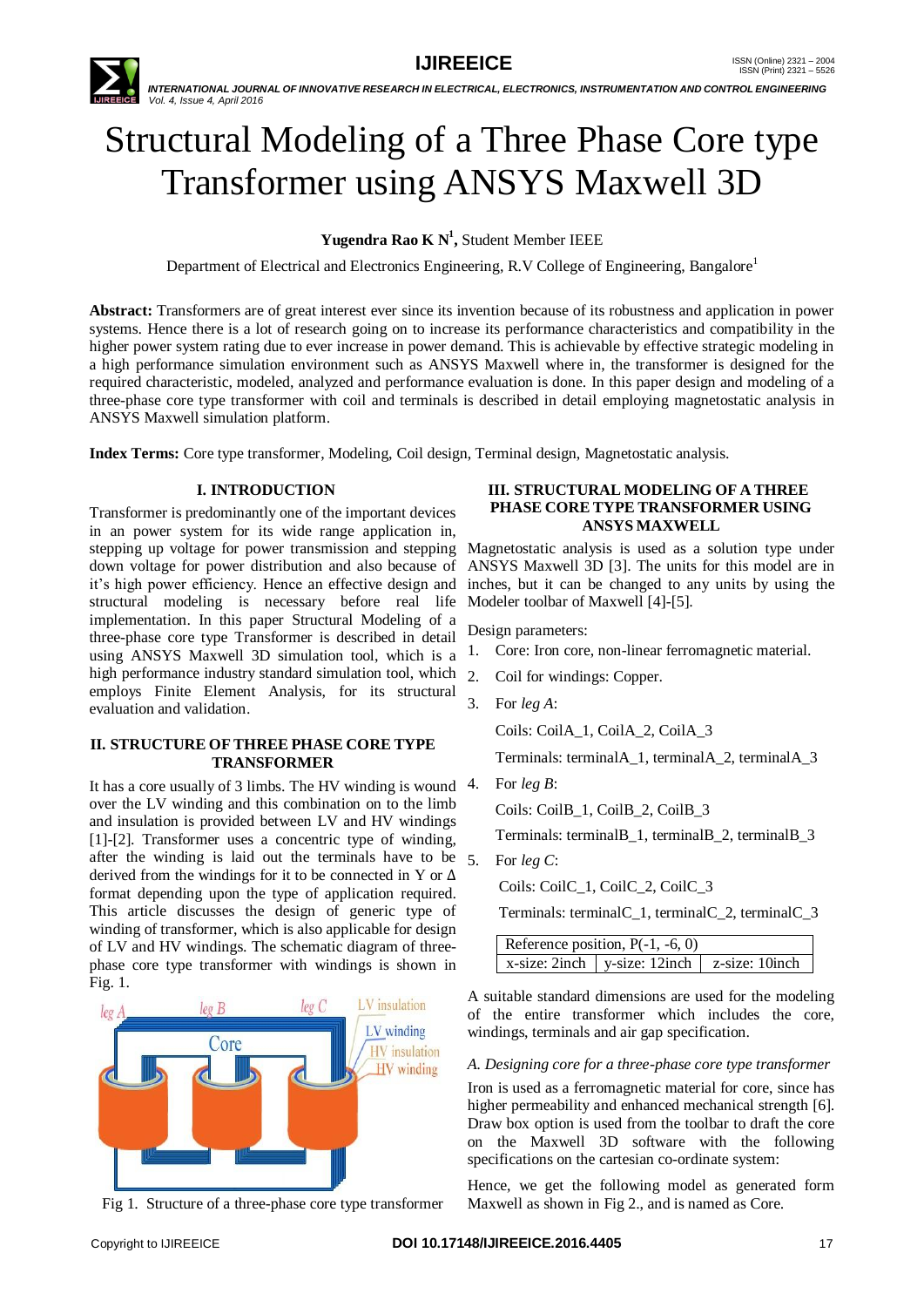



Fig 2. Structure of core drafted without limbs.

For designing the limbs for the core, Draw box option on the Maxwell toolbar is used, with the following specifications:

| Reference position, $P(-1, 1, 2)$ |               |               |  |
|-----------------------------------|---------------|---------------|--|
| x-size: 2inch                     | v-size: 3inch | z-size: 6inch |  |

The box drafted is named as Box, and for the formation of three limbs the Box is replicated by using Duplicate around axis tool bar with a phase displacement along z $axis = 180^0$  and the new box created is named as Box\_1. The modified model of the core is as shown in Fig 2.1.



Fig 2.1. Structure of core containing boxes from which the core is derived



Fig 2.2. Structure of core consisting of three limbs

Hence the Box and Box\_1, have to be eliminated with respect to the core to form the limb structure for a threephase core type transformer. By selecting Core, Box & Box 1 the Subtract option is selected form the toolbar, thereby leaving out a trace form the core.

Henceforth we obtain the modified structural design for the core with limbs which is as shown in Fig 2.2.

The laminations of the Iron core are laid out in such a way that staggering of butt joint occurs, which avoids continuous air gap and thereby, the reluctance of the magnetic circuit is not increased. The staggering of butt joints is done in even layers  $(2<sup>nd</sup>, 4<sup>th</sup>, 6<sup>th</sup>....)$  for the core employed in designing. Hence, there is an air gap formed between the E-segment and the I-segment of the core. The designing methodology for the air gap between the E and I-segments in Maxwell is done with the following specifications:

| Reference position, $P(-1,-6, 2)$ |                |                   |
|-----------------------------------|----------------|-------------------|
| x-size: 2inch                     | v-size: 12inch | z-size: 0.05 inch |

Therefore, the E and I-segments of the core are separated form each other with a distance along z-axis equal to 0.05inch, and to separate them into two different bodies right click on the E and I-segments and select the Split option under the Modeler option of the Maxwell's toolbar. Hence the final design of the core is completed and is as shown in Fig 2.3. Therefore, since the core design is ready the coil windings can be laid on to the core.



Fig 2.3. Final structural design of the three-phase core type transformer

# *B. Coil design and winding the coils on to the limbs of the core*

Transformers employ concentrated type of winding and hence the winding factor,  $k_w = 1$ . We know that each limbs of the core will have to carry three coils and therefore three terminals, hence we shall first design the coils and terminals for *leg A* and then for *leg B*, *leg C* respectively.

# *1) Design of CoilA\_1, under leg A of a three-phase transformer:*

The coil must be wound on *leg A*, circularly hence the Plane of design is chosen as *yz* and Rectangular box is chosen and the following design parameters is employed:

| Reference position, $P(0, -3.6, 3.5)$ |                |                   |
|---------------------------------------|----------------|-------------------|
| $x\text{-size}$ : 0                   | $y$ -size: 0.3 | $z$ -size: $-0.8$ |

A rectangular strip is formed with *y* and *z* dimensions just adjacent to the *leg A*. To create a circular sweep for the coil use *xy* plane and choose Rectangular box form the toolbar of Maxwell with the following specifications: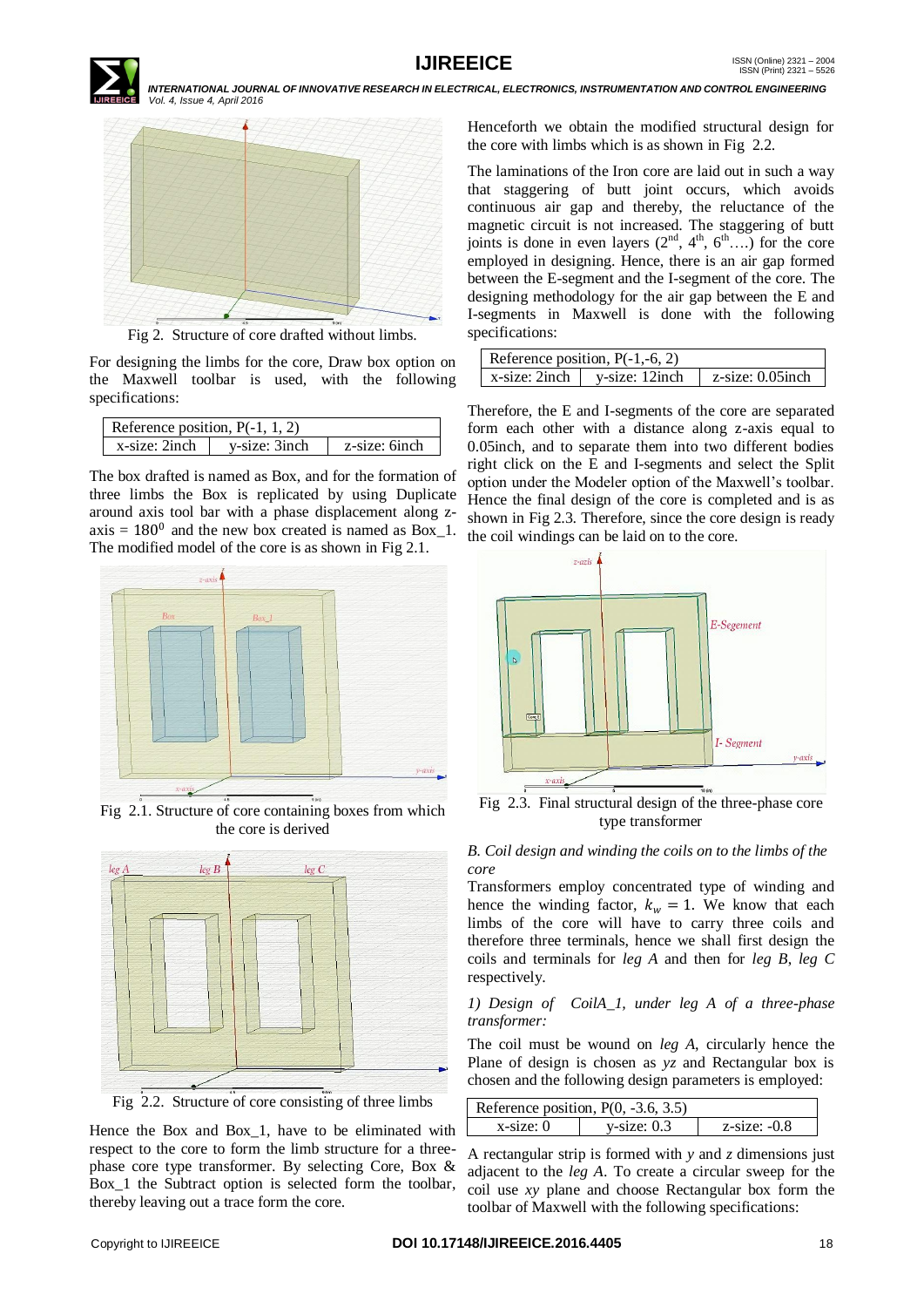

| Reference position, $P(1.5, -6.5, 3)$ |                |           |
|---------------------------------------|----------------|-----------|
| $x$ -size $-3$                        | $v$ -size: $3$ | z-size: 0 |

And the Rectangular box thus formed is a surface plane but we would want it to be a rectangular path, which is achieved by selecting Delete last operation option from the Modeler tool bar of Maxwell. Hence, we obtain the updated structure of the core type three-phase transformer with coilA<sub>1</sub>, which is as shown in Fig 2.4.



Fig 2.4. Structure of three-phase core transformer showing CoilA 1 wound over leg A

The rectangular strip designed is used as a reference for the length of the coilA\_1, and to converter the rectangular path to a real circular coil of certain cross-section select the rectangular strip and the rectangular path and select the Sweep along path form the Draw option on the Maxwell's toolbar. We obtain the modified version of the CoilA\_1, which is as seen form Fig 2.5.



Fig 2.5. Structure of a CoilA\_1 in three dimension with certain area of cross-section.

## *C. Terminal design for the coil of a three-phase core type transformer*

Terminals are necessary for the coils to undergo excitation, therefore terminals have been laid out from the CoilA\_1, by selecting the Section option form the Surface tab of Modeler toolbar and are laid on the opposite surfaces of CoilA\_1, by choosing the section of design as *yz*.

Hence we obtain the following structure with the terminals named as terminal $A_1$  and terminal $A_1$ <sup>1</sup>, which is seen from Fig 3.



Fig 3. Terminals laid out on both sides of the CoilA\_1

Since for a coil two terminals are not necessary one of them have to be eliminated. Before doing so, separate these two sections by selecting Separate bodies from the Boolean tab of Modeler toolbar. Henceforth, leading to elimination of terminal $A_1^1$ , which is shown in Fig 3.1.



3.1. The per phase coil winding, per limb *(CoilA\_1)* of a three-phase core type transformer.

The above procedure can be generalized for the designing of a coil and terminal for a core type transformer. Hence for completing the windings for the entire three-phase core type transformer we can use the Maxwell's duplication tool, which will ease out the process of creating the coils for every phase and limb.

*2) Designing the CoilA\_2 , CoilA\_3 form the CoilA\_1 for the legA:* By selecting the CoilA\_1 and terminalA\_1, choose the Duplicate along line option from the Maxwell's toolbar with, rate of change of z-axis,  $dz = 1.925$ inch and the no of duplication as 3. Rename the formed coils and terminals as CoilA\_2 and terminalA\_2 for second coil of *leg A* and name the third coil of *leg A* as CoilA\_3 and terminalA\_3. The following is evident form the Fig 3.2.



Fig 3.2. Coil and terminals design for the leg A of the three-phase core type transformer